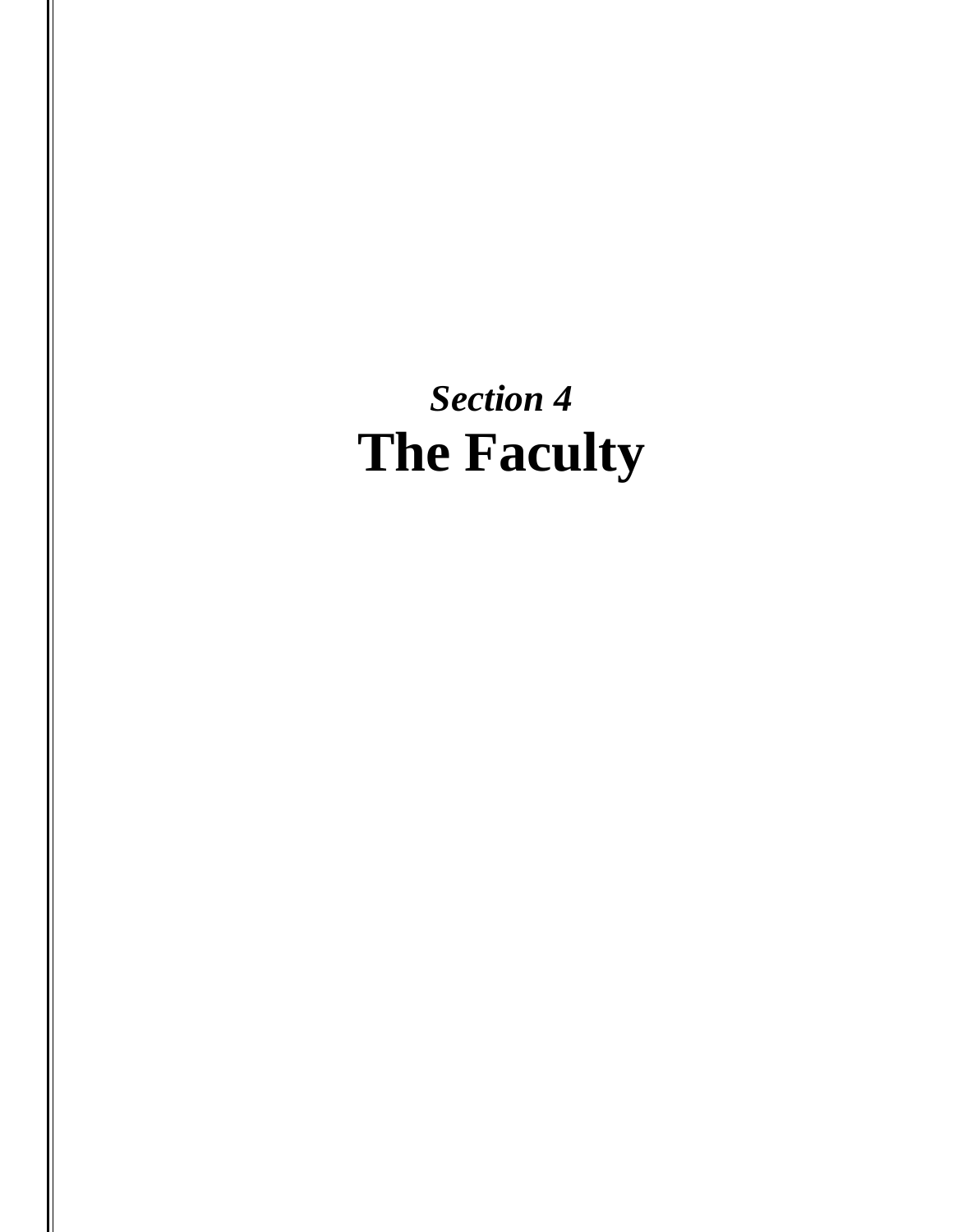

## *<sup>U</sup>***4.1 SUBJECT: TENURE**

| Date Adopted: | September 6, 1980                                     |
|---------------|-------------------------------------------------------|
| Date Amended: | April 25, 1987                                        |
| Date Amended: | September 12, 2008                                    |
| References:   | Minute Book: 23 Page: 503<br>Minute Book: 37 Page: 19 |

Only the Board of Regents by a majority vote of its membership may grant tenure to a faculty member. In the absence of such affirmative action by the Board, no individual is recognized as having tenure status.

The President will receive advisory recommendations both favorable and unfavorable for the granting of tenure from the Provost via the University Tenure Committee. Based upon those recommendations and the President's own evaluation of both the candidate's capabilities and the needs of the university, the President will submit the names of those faculty members he/she recommends for the granting of tenure to the Board of Regents. Upon request, the President shall also provide the names of faculty not recommended for tenure, the advisory recommendations of each of the Provost and University Tenure Committee, and any other information the board desires.

While meeting dates of the Board of Regents vary from year to year, the Board usually considers the President's tenure recommendations during the last quarterly meeting of the fiscal year.

Academic tenure may be granted only by formal action of the Board of Regents following the completion of the process described in this policy. The granting of academic tenure is an action with legal, societal and ethical implications. Therefore, the recommendation for tenure will be a deliberate and thoroughly considered act. Academic tenure is granted to a member of the faculty for three reasons:

- A. To maintain an atmosphere favorable to academic freedom.
- B. To provide the faculty member a reasonable expectation of security so that the university may attract and retain quality professional men and women.
- C. To promote institutional stability by creating a faculty with a strong, long-term commitment to Murray State University.

Once tenure has been granted, the faculty member will receive an annual contract renewal unless the faculty member is dismissed for cause or separated due to financial exigency or other reduction in force pursuant.

## *<sup>U</sup>***Tenurable Appointments**

A tenurable appointment is one held by a faculty member. Regular faculty, Department Chairs, Assistant Deans, Deans, the Provost and the President have tenurable appointments as faculty. Academic Deans, the Provost and the President shall be tenured by the Board of Regents at the faculty rank for which they meet the criteria at the time of their appointment to a permanent deanship. The granting of tenure applies only to the faculty appointment and does not extend to the administrative position.

A faculty member shall hold tenurable appointment provided that the faculty member:

- A. is either employed at least half-time in teaching credit courses, in professional library services or Breathitt Veterinary Center, or
- B. holds the position of Chair, Academic Dean, or Assistant Dean. It is expected that Chairs will teach at least six (6) credit hours each semester and Deans will teach at least three (3) credit hours each semester.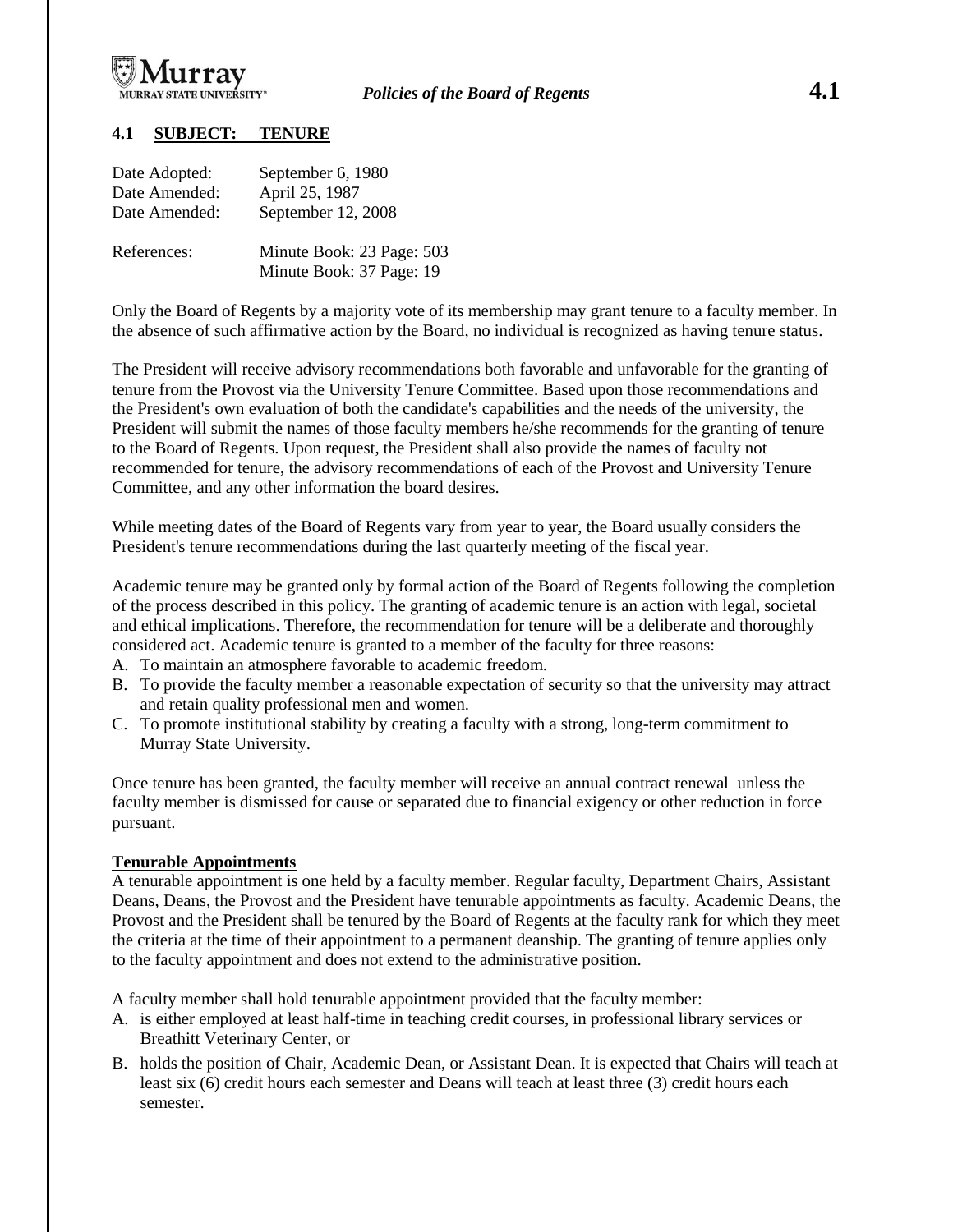Other employees whose primary responsibilities do not include teaching, as evidenced by the employment contract, do not hold a tenurable appointment. Such individuals may have classroom teaching responsibilities assigned as part of their regular duties.

The appointment and subsequent reappointment(s) of a faculty member to a position funded more than 50 percent from sources other than continuing funding shall specify in writing that the continuation of the faculty member's services shall be contingent upon the continued availability of such funds.

A faculty member holding a tenurable appointment does not relinquish such appointment when assigned to a position funded by non-recurring funds, unless otherwise agreed to in writing by the individual and the Dean.

With the exceptions herein noted, an appointment funded by non-recurring funds is not a tenurable appointment. Employment may continue so long as it is mutually agreeable to the faculty member and the immediate supervisor (e.g., Chair, Dean, or Provost).

## *<sup>U</sup>***Probationary Period**

Tenure consideration shall occur during the final academic year of the probationary period. This probationary period normally consists of six (6) academic years of continuous full-time service to Murray State University. Leaves taken during this probationary period shall not constitute a break in continuous service, but such service shall not count as time served toward tenure.

The period during which a faculty member may hold a tenurable appointment at Murray State University, exclusive of leaves, shall not exceed seven (7) years. A faculty member normally must serve a minimum of five (5) full academic years to be considered for tenure.

## *<sup>U</sup>***Reduction of the Probationary Period**

With the consent of the faculty member, the probationary period may be reduced as follows: The Dean may reduce the probationary period to five (5) or four (4) years (with tenure consideration occurring in the fifth or fourth year) through the granting of prior service credit at this or another accredited institution of higher education. Such reduction shall be made in writing not later than the end of the first year in which the faculty member holds a tenurable appointment.

In consideration of distinguished prior service at another institution, the probationary period may be further reduced to three (3) or two (2) years by the Provost upon recommendation of the Dean. Ordinarily such a reduction will be made for a faculty member who has previously been awarded tenure at another institution. Such reduction shall be made in writing not later than the end of the first year in which the faculty member holds a tenurable appointment.

A faculty member joining Murray State University following distinguished service at another institution may after one academic year of probation be appointed with tenure. Such an appointment will be made only upon recommendation of an absolute majority of the tenured members of the department to which the faculty member will be assigned and with the approval of the Dean. This consideration for recommendation for tenure by the tenured members will be concluded no later than March 15 of the probationary year. This recommendation will be forwarded through the Dean to the Provost and from there to the President and to the Board of Regents for approval. Such an appointment will be made only if the appointee holds tenure at an institution comparable to Murray State University.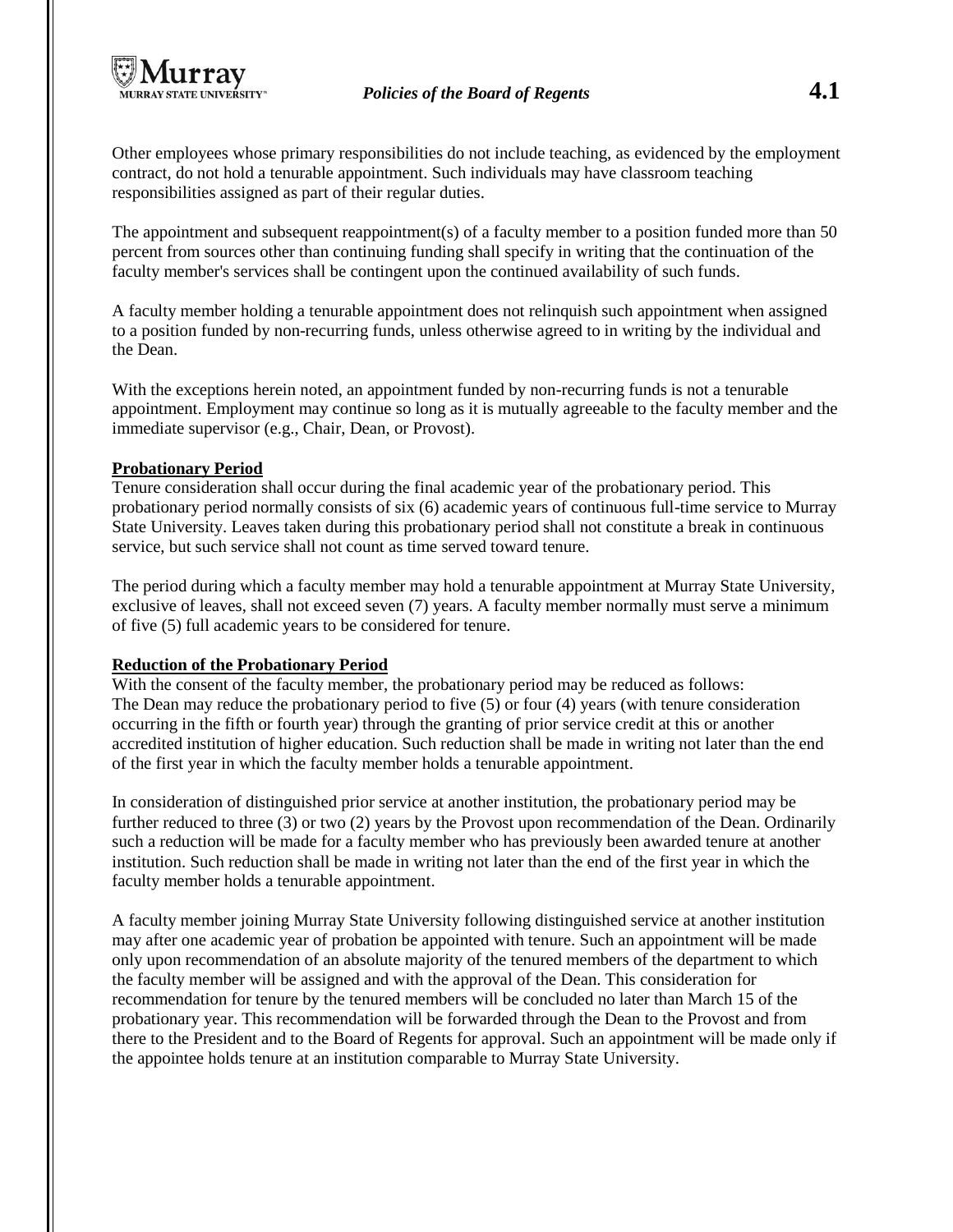# **Extension of the Probationary Period**

Upon request of the probationary faculty member and upon recommendation of the Dean and approval of the Provost, the probationary period and tenurable appointment may be extended by one year if the faculty member experiences an extended life-changing event (of the type described by the Family and Medical Leave Act of 1993 and not otherwise covered in Section 2.14) during that period. The probationary faculty shall in writing inform the Chair, Dean, and Provost of the event within six months of the event's inception and shall at that time request the extension. The Dean shall notify the faculty member and Provost of his recommendation within 15 days of the request. The Provost shall notify the faculty member, the Chair, and the Dean of his/her decision within 30 days of the request. Refusal of the request may be appealed in writing by the faculty member to the President of the university within 30 days of the Provost's notification. The President shall notify the faculty member of his/her decision within 30 days.

## *<sup>U</sup>***Rescission of Prior Reduction**

A previously agreed upon reduction of the probationary period may be rescinded upon mutual agreement of the faculty member, the Chair, the Dean and the Provost. Such rescission shall be made in writing at least one year before the tenure process was to have begun.

## *<sup>U</sup>***Annual Evaluation**

Each academic year, in conjunction with the annual performance review for all faculty conducted by the Chair and Dean, each probationary faculty member shall receive written evaluations by the Chair and the Dean based on the established criteria for assessing faculty performance. A committee to evaluate the performance of probationary faculty shall be composed of representatives of the tenured faculty of the department. This committee shall provide the Chair with its evaluation of each probationary faculty member. Should the probationary faculty member disagree with any aspect of these annual evaluations, or if the faculty member has been granted an extension, the faculty member shall have the privilege of forwarding a response, which will be attached to the written evaluation. The annual performance reviews are not tenure recommendations even though language may be used to this effect. The performance reviews will be used by the tenure recommending agencies in the year of decision. Favorable annual performance reviews do not mandate positive recommendations for tenure.

The evaluation procedures do not preclude probationary faculty, Chairs or Deans from consulting with tenured faculty in the department or any tenure-recommending agency relative to the criteria for evaluating faculty performance or the needs of the university.

## *<sup>U</sup>***Basis for Awarding Tenure**

The tenure decision must be a deliberate and considered action involving both faculty and administrative recommendations. To assure institutional stability and quality, and to facilitate a spirit of professional inquiry, both the capabilities of the individual and the needs of the department, the college, and Murray State University must be evaluated during the tenure consideration process.

Tenure recommendations are guided by the established criteria for evaluating faculty performance and by those factors determining departmental, collegiate, and university needs for quality and development.

## *<sup>U</sup>***Faculty Performance**

The following guidelines will assist in the determination and evaluation of significant professional experience, accomplishments and qualifications. Individual colleges and the University Libraries shall formulate and keep current further criteria specific to the professional activities and standards of the academic unit. These more specific guidelines shall be formulated by the faculty of the colleges and the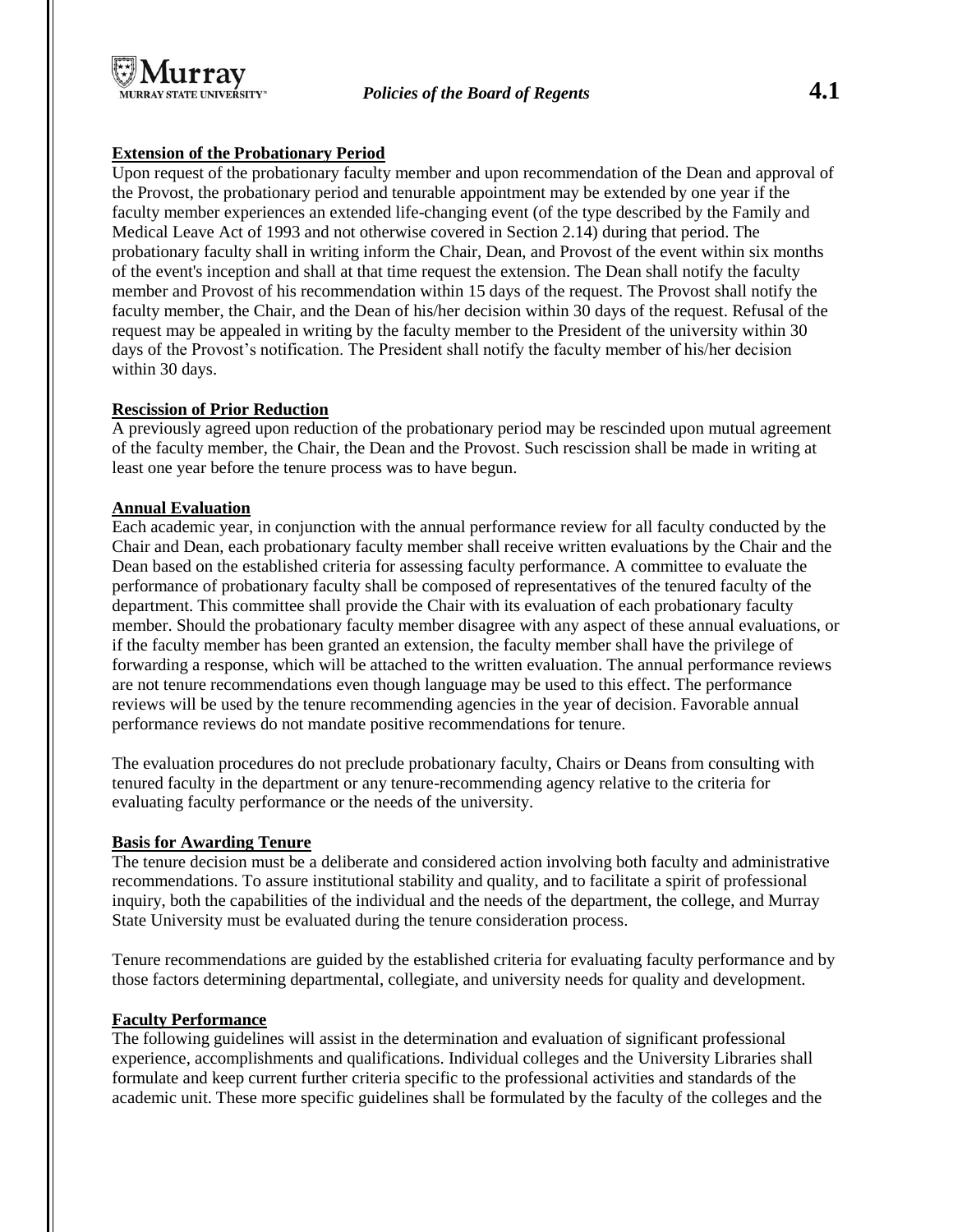

library. Such criteria shall be no less stringent than the university-wide requirements. Copies of all guidelines shall be on file with the University Tenure Committee and the Provost.

- A. Teaching excellence, as evidenced by an unmistakable demonstration of teaching and advising effectiveness as recognized by students, colleagues, Chairs, and Deans. Teaching effectiveness will be judged by examining instructional delivery skills, instructional design skills, content expertise, and course management through the use of student evaluations and teaching portfolios as well as other evaluative tools.
- B. Evidence of concern for students, including academic advising, and contributions to student development, should be considered. Advising skills will be evaluated by ability to provide accurate and timely information to students on course selection, academic and degree requirements, policies and options, career opportunities, and graduate and professional school.
- C. Research and creative activity, as evidenced by publications, presentations or reports of pure and/or applied research recognized by agencies in the public or private sectors. Empirical research and contributions to scholarly publications are not always the preferred or even feasible methods of contributing to the advancement of every discipline. Criteria concerned with the creative activity of individual disciplines shall, therefore, be set forth in the specific guidelines formulated by the colleges and the library.
- D. University service and professional activities, as evidenced by service to students; attendance, participation in or direction of, conferences, clinics, workshops, and professional societies; professionally-related public service; preparation of institutional grant proposals; active participation in standing and special university committee work; service as an official representative of the university; sponsorship of or adviser to university-approved, extra-curricular activities; and other professional activities, awards, and recognitions.

The above are university-wide criteria and, with the exception of (1), are not in order of priority. Further definition of these criteria shall be developed by the departmental or library tenure committees in consultation with the Chair, Dean, and Provost. However, any recommendation during the tenure consideration process which places emphasis on one or more university wide criteria (or a logical subdivision of university-wide criteria) will not be construed in and of itself to constitute the development of new priorities or further definitions.

## *<sup>U</sup>***Needs of the University**

The factors determining departmental, collegiate, and university needs for quality and development are:

- A. Institutional and disciplinary standards (including accreditation standards where applicable);
- B. institutional and collegiate master plan goals and objectives;
- C. breadth of graduate degree preparations;
- D. sufficient flexibility to adapt staffing requirements to changing enrollments and programmatic needs; and
- E. institutional funding.

## *<sup>U</sup>***Notification and Documentation**

When tenure is granted by the Board of Regents, notice of such action will be sent by the Secretary of the Board to the individual, his/her Chair and Dean and the Provost/Vice President for Academic Affairs. Tenure files will be maintained in the Office of the Provost/Vice President for Academic Affairs for ten years or for the duration of the faculty member's employment at the University, whichever is longer.

Any faculty member who is considered for but not recommended for tenure will be notified in writing by the Provost not later than March 31 that a terminal contract shall be offered for one (1) additional year.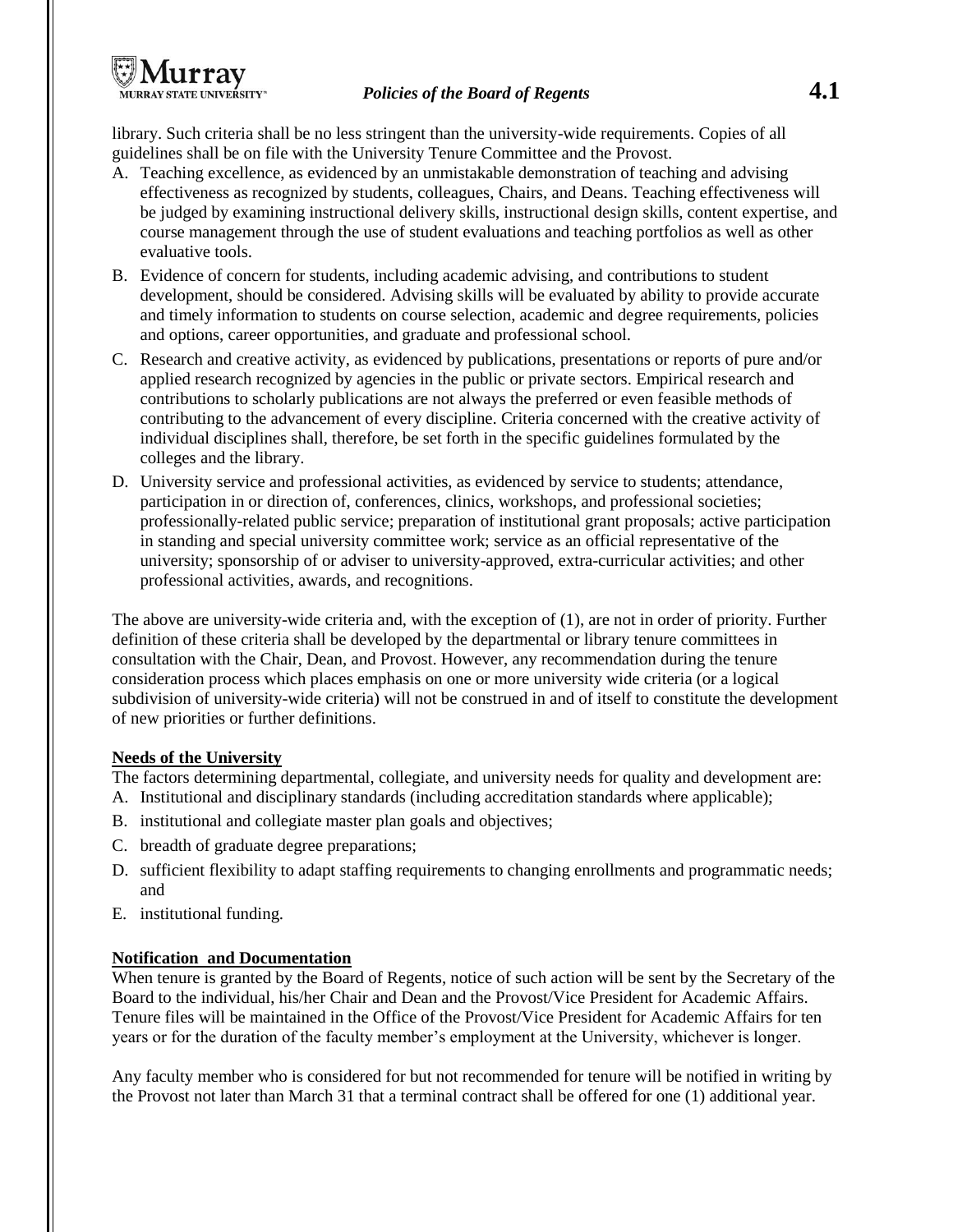

Upon receipt of such notice the faculty member may discuss the reasons for the tenure denial with his/her Chair and Dean. In addition, the faculty member has the right to advisement by the Provost as to the reasons for the tenure denial. Such reasons are given solely to assist the Professor in his/her professional growth and development.

Upon receipt of a terminal contract, the faculty member shall be granted access to her or his complete tenure file, including the written recommendations of all reviewing bodies. The faculty member shall also be granted access to those portions of the University Tenure Committee's report pertaining to that faculty member's tenure application.

## **Appeal for Reconsideration**

A faculty member may initiate an appeal to the University Tenure Committee no later than sixty (60) calendar days after receipt of the terminal contract. This appeal shall be a written request for a hearing, setting forth the bases for the appeal together with a statement of facts in support thereof. The bases for an appeal shall be that the decision not to recommend the granting of tenure resulted from improper procedure, or rests on grounds which violate academic freedom or Constitutional rights, or is arbitrary or capricious. Any claim of improper procedure must set forth facts sufficient to indicate that the departure is substantial and played a direct and significant part in the decision. A hearing shall be granted by the University Tenure Committee, if the committee believes that the request for a hearing demonstrates that one or more of the bases for appeal may exist.

If the University Tenure Committee grants a hearing it shall be held within one hundred twenty (120) calendar days of the date of receipt by the faculty member of the terminal contract. In such appeal procedures, the burden of proof is on the faculty member making the appeal.

In the event of a hearing, the appealing faculty member shall be guaranteed due process which shall include, but not be limited to, the right of access to the complete tenure file; the right to appear before the committee; the right to call witnesses in his/her behalf; the right to cross examine other witnesses; and the right to present evidence in his/her behalf with respect to the bases of the appeal.

Following the appeal hearing, the University Tenure Committee shall submit a written report to the President summarizing its findings and making recommendations as it deems appropriate. The President may or may not recommend to the Board of Regents that tenure be granted. The report from the University Tenure Committee shall be made available to the Board of Regents.

## *<sup>U</sup>***CENTERS OF EXCELLENCE AND ENDOWED CHAIRS**

The Murray State University Board of Regents pledges its unconditional commitment to the necessary programmatic support and fiscal resources to maintain and enhance Centers of Excellence and Endowed Chairs and Professorships from the Commonwealth.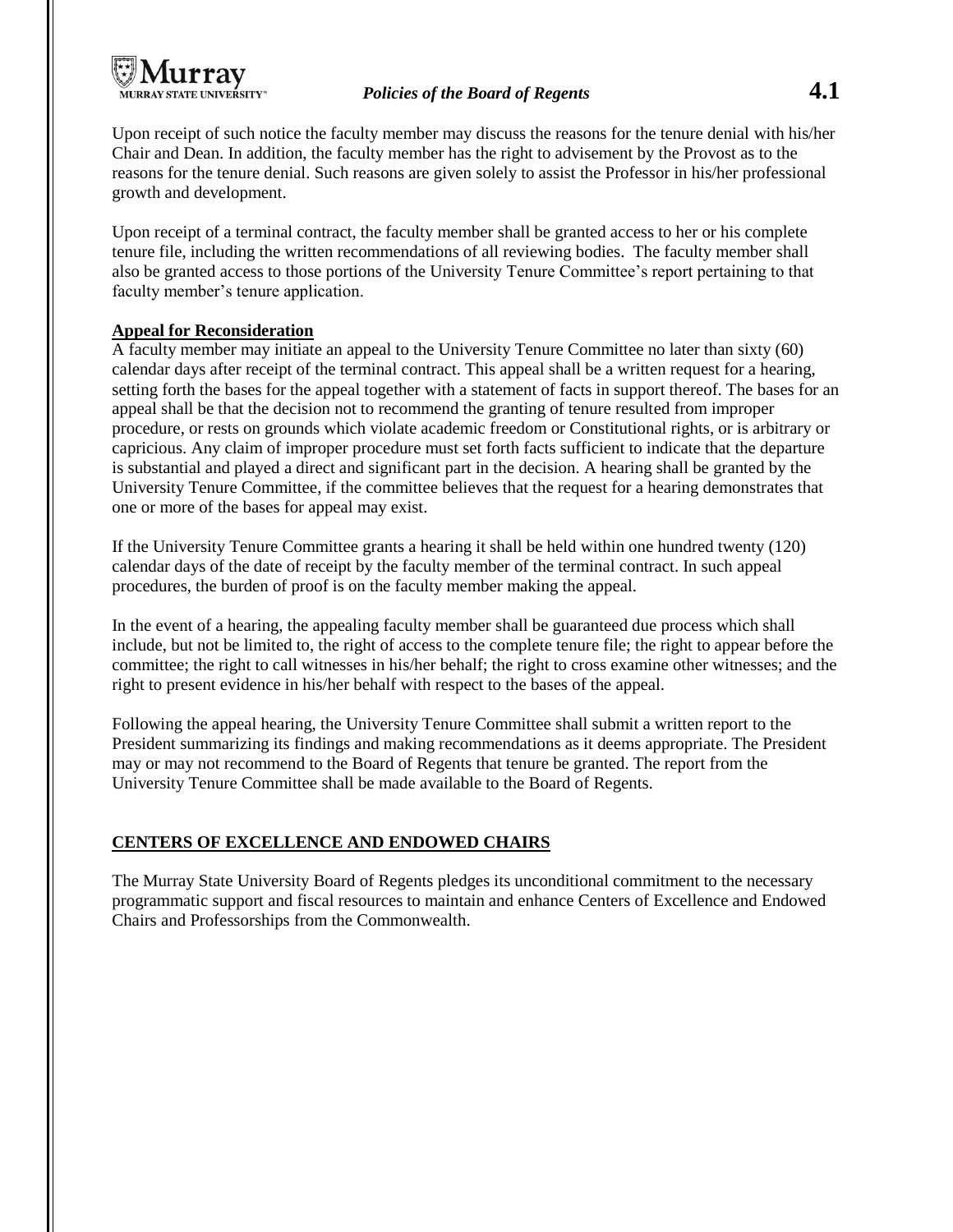

## *<sup>U</sup>***4.2 SUBJECT: BOARD OF REGENTS TEACHING EXCELLENCE AWARDS**

| Date Adopted: | April 27, 1935     |         |
|---------------|--------------------|---------|
| Date Amended: | September 12, 2008 |         |
| Reference:    | Minute Book: 33    | Page: 5 |

### *<sup>U</sup>***Introduction**

The Board of Regents Teaching Excellence Awards have been instituted as an annual effort to honor, in each college, a faculty member who in the judgment of peers deserves recognition as an exemplary teacher. The awards are not intended as a means of identifying the six best teachers at Murray State University but are instead a mechanism for acknowledging and rewarding commitment to teaching.

Each college's Committee on Faculty Development within the University Standing Committee System submits recommendations for the annual selection of the Board of Regents Teaching Excellence Awards to the President of the Faculty Senate, who reviews and forwards those recommendations to the Provost and Vice President for Academic Affairs.

Membership on each Committee on Faculty Development includes one faculty member from each department within the college. In the case of the University Libraries, the Committee consists of four members chosen by the faculty. The Board of Regents recommends that a student be included on the Committee during the selection process.

Upon receipt of the collegiate recommendation and supporting materials and following a review of the selection process, the Provost and Vice President for Academic Affairs forwards the recommended recipients to the Academic Excellence and Scholarly Activities Committee of the Board of Regents, to the Chair of the Board and to the President. Should the Academic Excellence and Scholarly Activities Committee approve the recommended recipients, the name of the recipient from each college is then forwarded to the full Board for approval.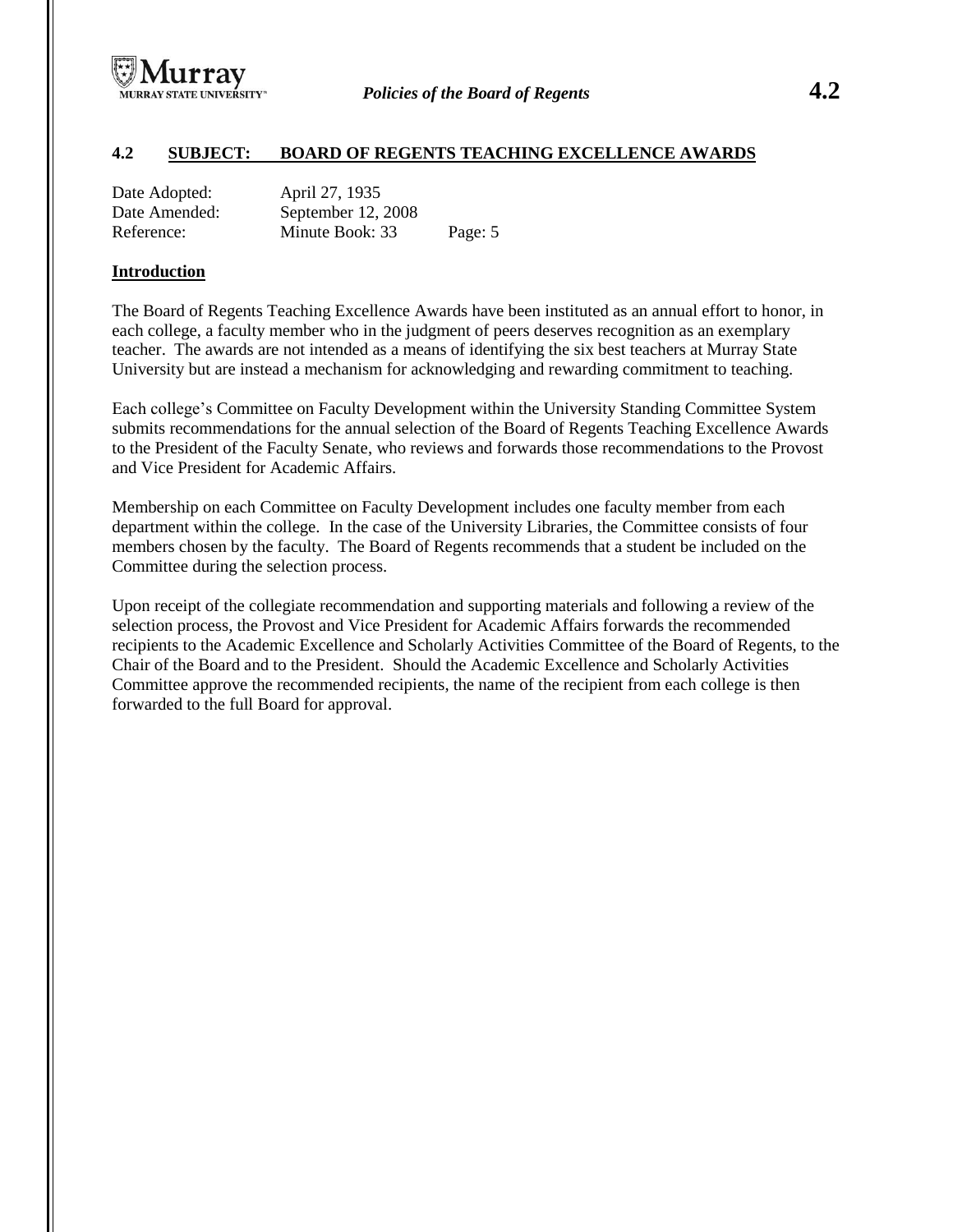

# *<sup>U</sup>***4.3 SUBJECT: FACULTY GRIEVANCE**

| Date Adopted: | September 6, 1980  |           |
|---------------|--------------------|-----------|
| Date Amended: | September 12, 2008 |           |
| Reference:    | Minute Book: 23    | Page: 500 |

Faculty members have the right to present a grievance to the University and have it considered on its merits through an expeditious and orderly process leading to an acceptable resolution. Procedure is set forth in the Faculty Handbook.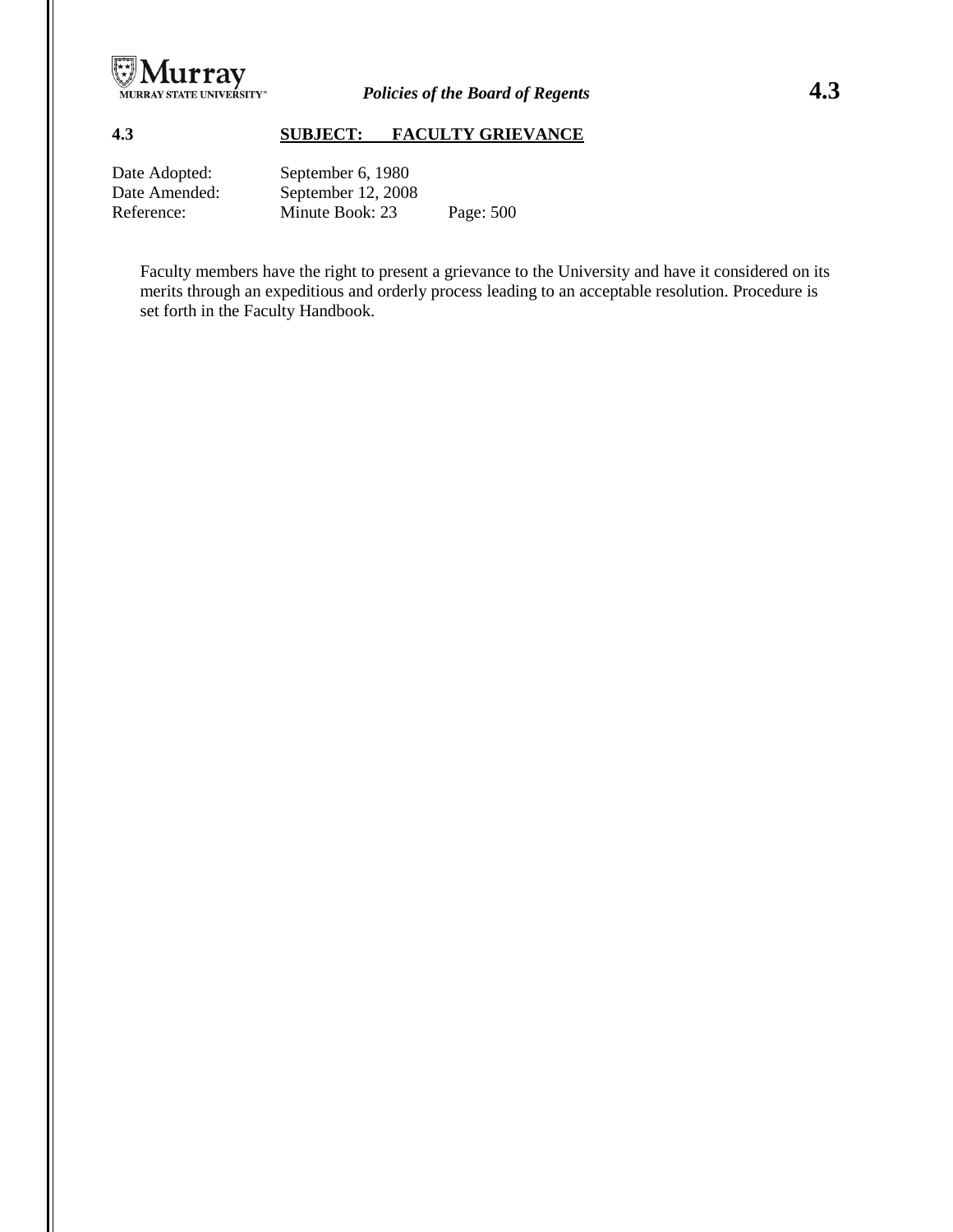

# *<sup>U</sup>***4.4 SUBJECT: DEFINITION OF FACULTY**

| Date Adopted: | August 8, 1969     |
|---------------|--------------------|
| Date Amended: | September 12, 2008 |

Reference: Minute Book: 14 Page: 200

The Faculty of Murray State University shall include the President of the University; and all persons holding appointments made by the Board of Regents who are responsible for, assist in or administer the instructional program. The faculty shall consist of three distinct groups: ranked regular faculty, ranked administrative faculty and special appointment faculty. Contractual rights and responsibilities are defined in the *Faculty Handbook*.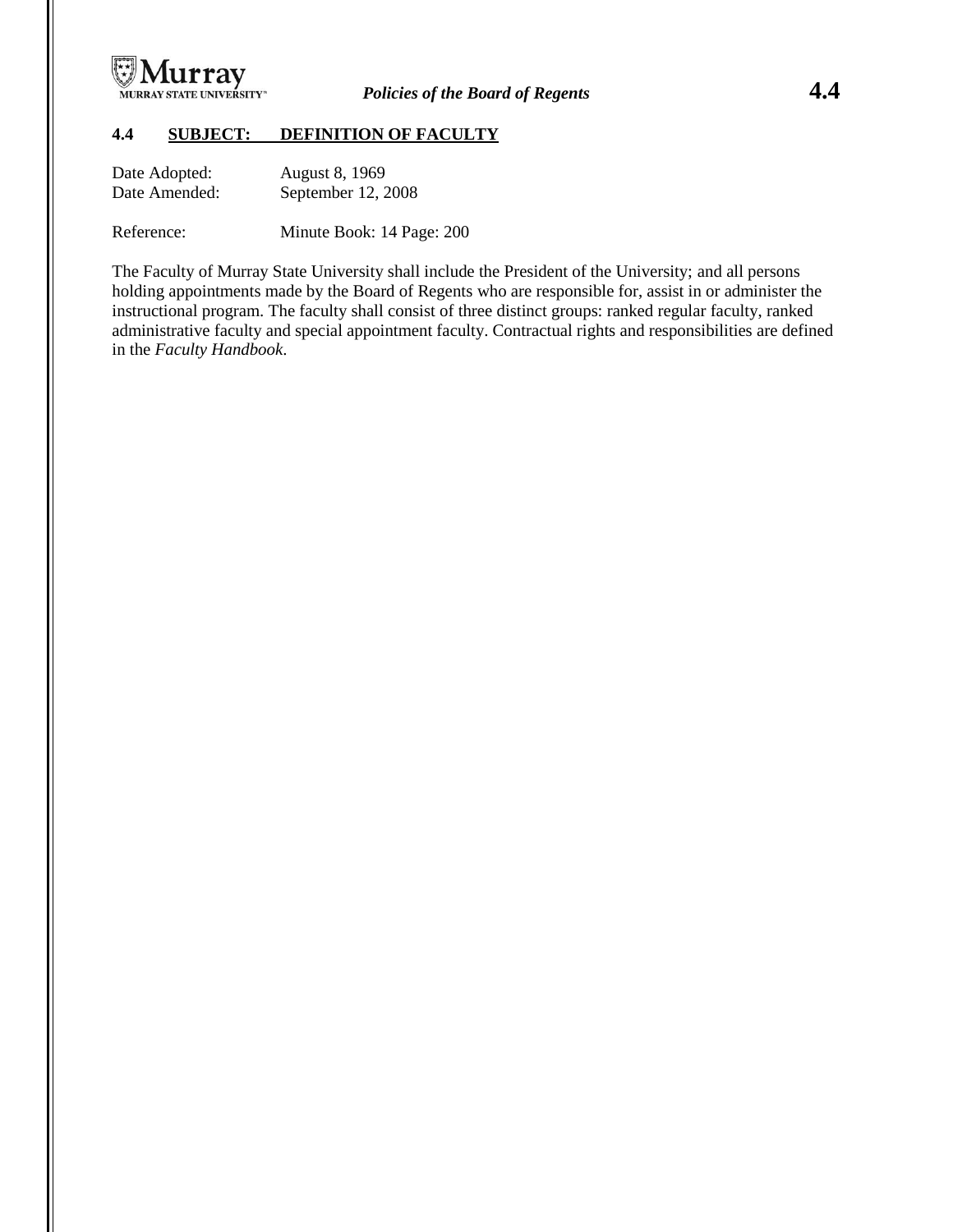

## *<sup>U</sup>***4.5 SUBJECT: ACADEMIC FREEDOM**

| Date Adopted: | October 16, 1958   |
|---------------|--------------------|
| Date Amended: | September 12, 2008 |

Reference: Minute Book: 8 Page: 45

Faculty members are entitled to full freedom in research and in the publication of the results. Faculty members are entitled to academic freedom in the classroom, but should limit the introduction during class of matters which have no direct relation to the subject matter of the course being taught.

A faculty member is a citizen, a member of a learned profession, a part of the educational institution. When such a professional speaks or writes as a citizen, there should be freedom from institutional censorship or discipline, but this special position in the community imposes special obligations. It should be kept in mind that the public may judge the profession and the institution by such utterances; hence, a faculty member should at all times be accurate, exercise appropriate restraint, show respect for the opinion of others and make every effort when speaking or writing as a citizen to indicate that he/she is not an institutional spokesperson.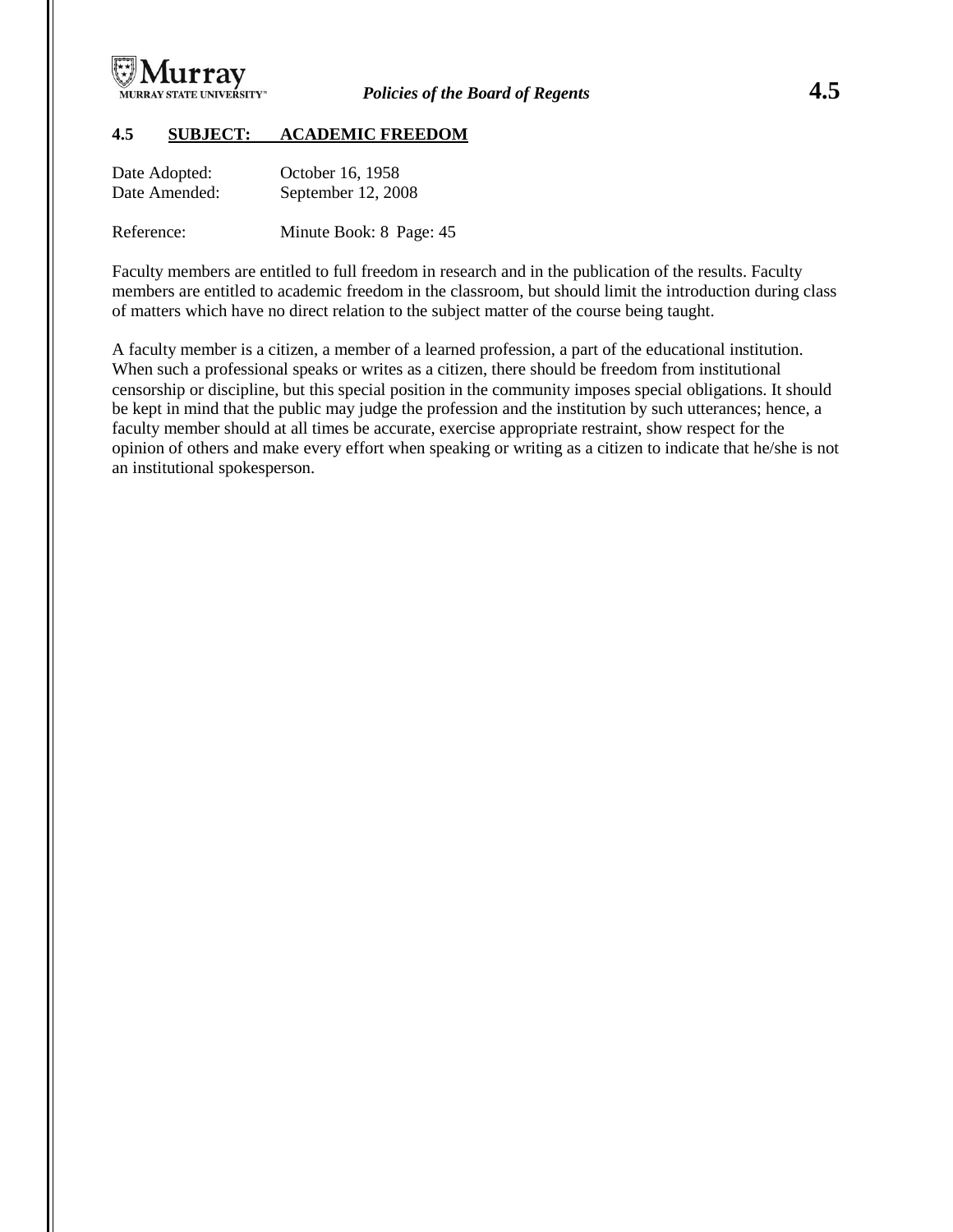

## **4.6 SUBJECT: ACADEMIC PROMOTION AND APPOINTMENT**

| Date Adopted:<br>Date Amended: | October 1, 1977<br>September 12, 2008 |           |
|--------------------------------|---------------------------------------|-----------|
| Reference:                     | Minute Book: 21                       | Page: 135 |

This promotion policy recognizes the fact that differences exist among faculty members' achievements in the university community and that rank should reflect those achievements. Decisions on promotions are thus to be an individualized process whereby the qualifications and guidelines shall be considered. The primary responsibility for promotion recommendations should rest with the Department Chair and the Dean, after consultation with faculty of the rank to which the applicant aspires or higher (department promotion committee and college promotion committee). Recommendations citing significant professional experience and accomplishments should be accompanied by tangible supporting evidence. The minimum qualifications of experience and education for the various ranks and guidelines for measuring professional achievement are to aid Chairs, Deans, committees, and faculty in their deliberations and recommendations. The qualifications as stated should not, however, be interpreted as an exclusive set of objectives to be met for automatic advancement in rank, or so rigidly applied as to prevent promotion of an individual with outstanding professional experiences and accomplishments, whose recommendations are accompanied by tangible supporting evidence.

### **Qualifications**

The university is guided by appropriate discipline-related accrediting agencies in determining terminal academic degree achievement in each discipline. Where there is no such organization and no nationally accepted norms exist, the decision shall be made by the departmental faculty in consultation with the Dean and Provost. In unusual circumstances, experience and/or scholarly or creative activity may substitute for the doctorate (see Section 2.1.4).

The minimum qualifications normally expected to be met prior to consideration for promotion for specific ranks are as follows:

### **Instructor**

Instructors are full-time ranked faculty who hold significant advanced terminal degree course work. Specifically, they are faculty members who have a documented and approved plan in place to complete the terminal degree and would qualify for the minimum requirements for assistant professor within two years. No individual may hold this rank for more than two years. Instructors are eligible to request prior service credit would they be promoted to the rank of assistant professor.

Education: Significant advanced terminal degree coursework and have a documented and approved plan for completion of the degree within two years.

Experience: None

### **Assistant Professor**

Education: Earned doctorate appropriate to the teaching or professional field or the highest level of academic achievement normally attained in that field

Experience: None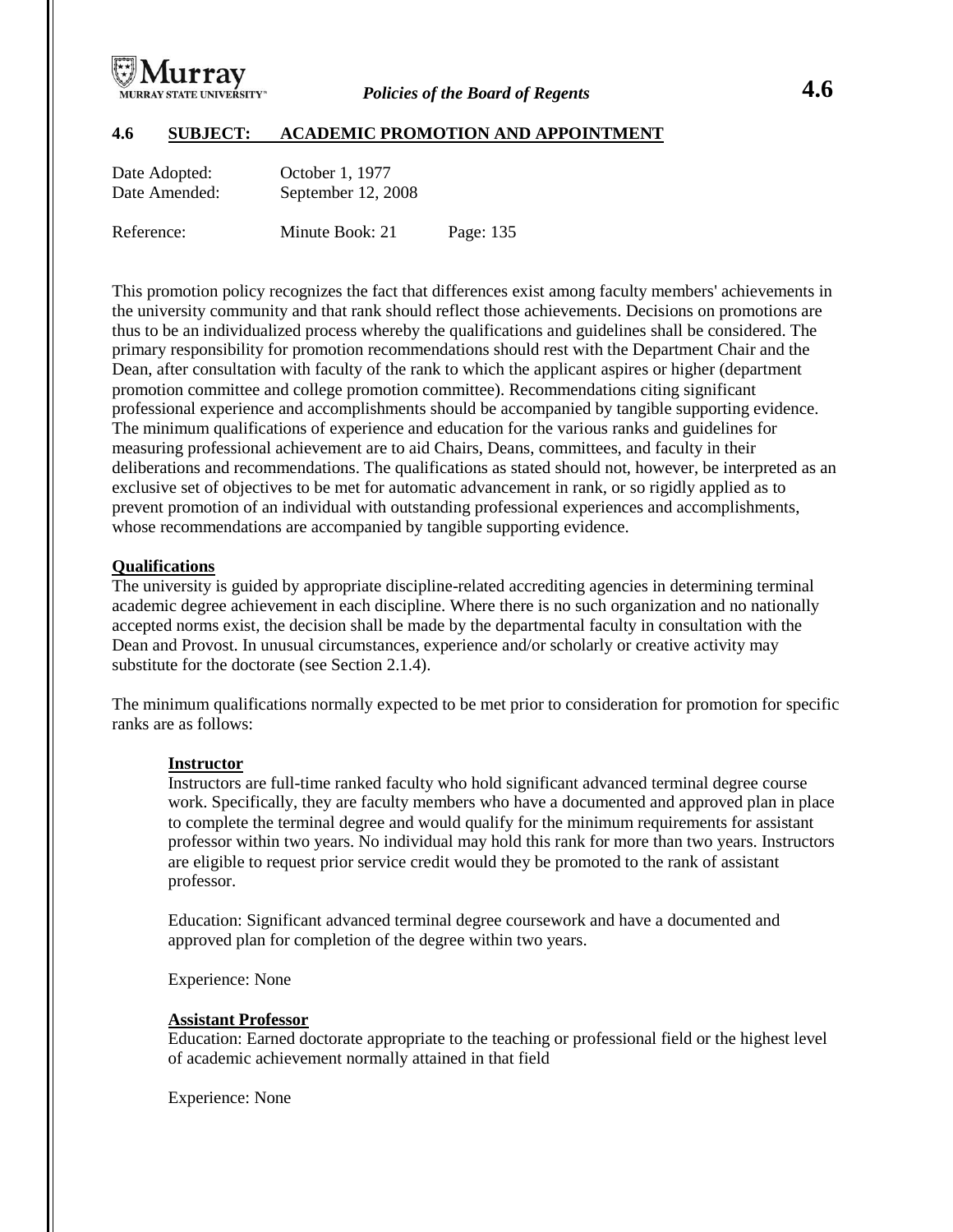

## **Associate Professor**

Education: Earned doctorate appropriate to the teaching or professional field or the highest level of academic achievement normally attained in that field

Experience: Completion of five years of successful, recognized teaching and/or other professional experience in the field

### **Professor**

Education: Earned doctorate appropriate to the teaching or professional field or the highest 1 4.6 of academic achievement normally attained in that field

Experience: Completion of ten years of outstanding teaching and/or other professional experience in the field, with recognition of that experience extending beyond the university community